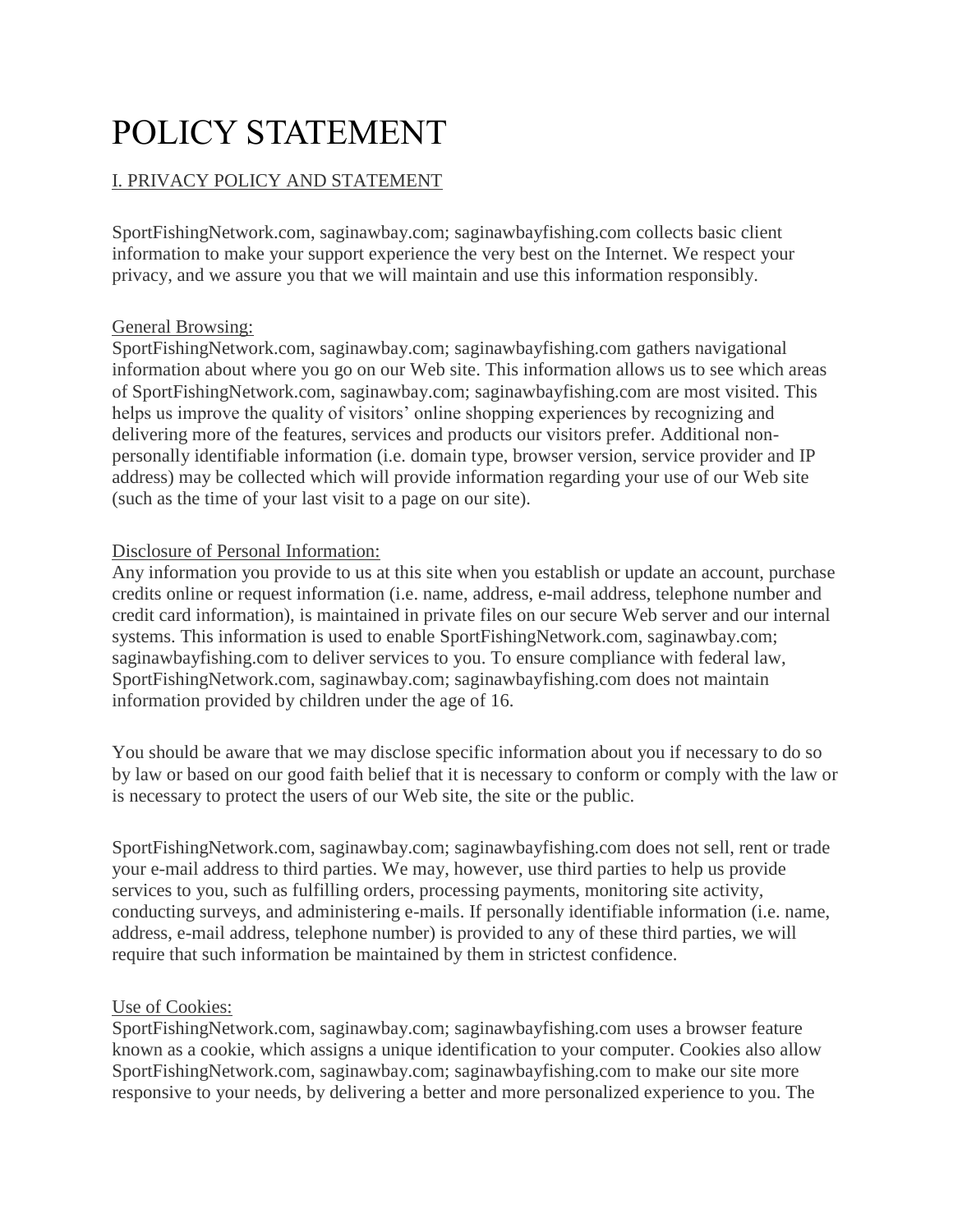cookies are typically stored on your computer's hard drive and are used by SportFishingNetwork.com, saginawbay.com; saginawbayfishing.com to help track your clicks as you go through the pages within SportFishingNetwork.com, saginawbay.com; saginawbayfishing.com Web site. In addition, SportFishingNetwork.com, saginawbay.com; saginawbayfishing.com uses cookies to help keep track of support requests and to tell us whether you have previously visited SportFishingNetwork.com, saginawbay.com; saginawbayfishing.com. This allows registered users to avoid reentering information upon every new visit to our site.

## Updating Personal Information:

We prefer to keep your personal information accurate and up-to-date. To do this, we provide you with the opportunity to update or modify your personal information including billing and shipping information by logging into your account.

#### Links:

For your convenience, our Web site may contain links to other sites. SportFishingNetwork.com, saginawbay.com; saginawbayfishing.com is not responsible for the privacy practices or the content of such Web sites.

#### Questions/Changes in Policy:

If you have questions or concerns with respect to our Privacy Policy, please feel free to [contact](https://sportfishingnetwork.com/contact-us)  [us.](https://sportfishingnetwork.com/contact-us) If elements of our Privacy Policy change, we will post the policy changes in our Privacy Policy on this Web site. If you are concerned about how your personal information is used, please visit our site often for this and other important announcements about [SportFishingNetwork.com, saginawbay.com; saginawbayfishing.com.](https://sportfishingnetwork.com/)

[SportFishingNetwork.com, saginawbay.com; saginawbayfishing.com](https://sportfishingnetwork.com/) believes in providing a safe and secure shopping experience for all of our clients. We provide stringent and effective security measures on our Web site.

It is our policy to never send private information, such as your credit card number, via e-mail. In fact, this is a practice we recommend you adopt in all of your Internet activities.

## II. TERMS AND CONDITIONS (TAC)

In order to maintain our system integrity and resources we expect our customers to act responsibly. When you use any SportFishingNetwork.com, saginawbay.com; saginawbayfishing.com services, in any form, you automatically agree to the following Conditions.

We reserves the right to suspend or cancel a customer's access to any or all services we provided when we decide that the account has been inappropriately used. In short: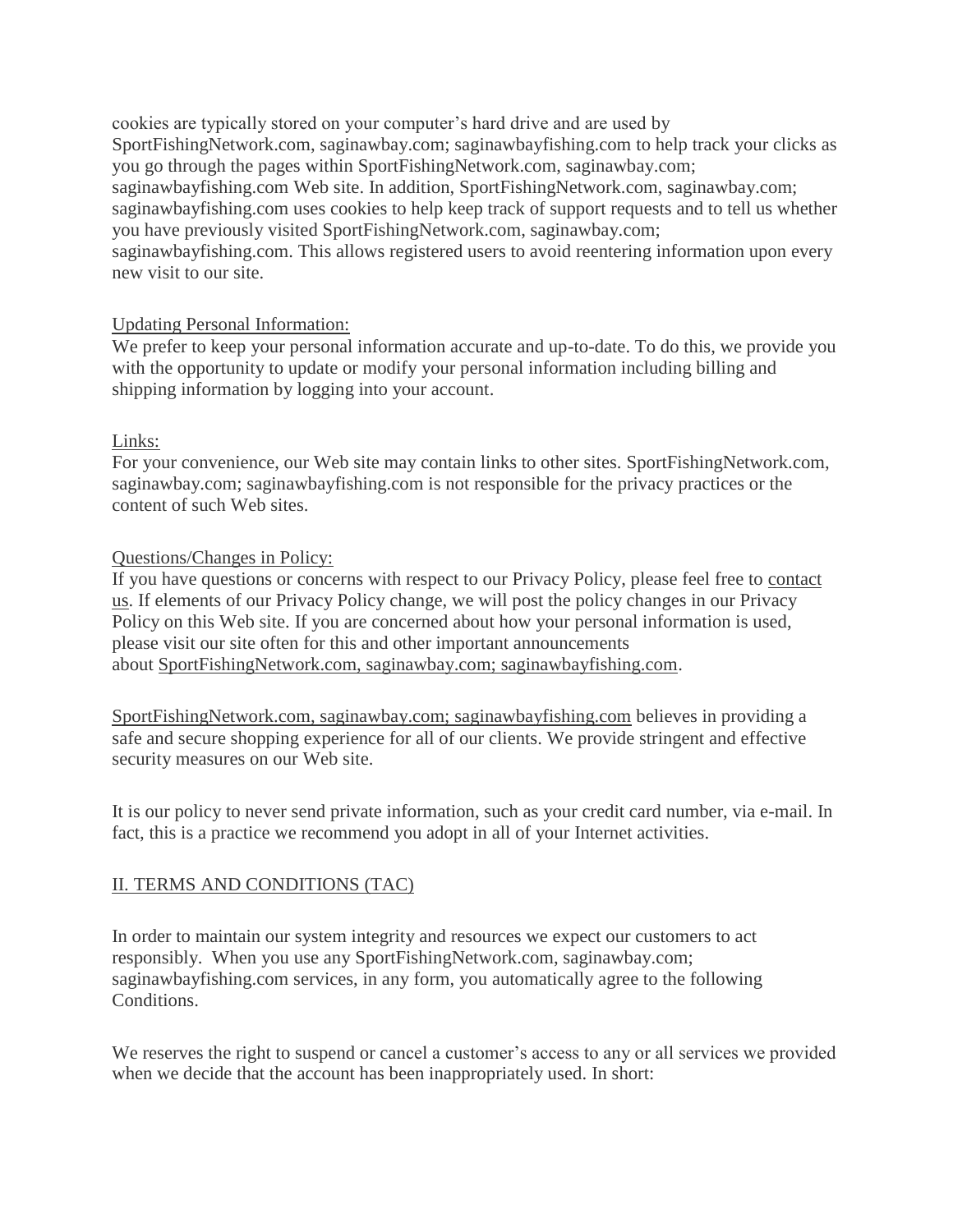- No adult content (Pornography)
- No online gambling
- No Spam, No unsolicited e-mailing
- No Warez, cracks, copyright infringement
- No Server abuse -Any attempt to undermine or cause harm to a server, or customer, of us is strictly prohibited.
- No Unauthorized use of other people's accounts or computers
- No Chat Rooms We do not allow clients to install their own chat rooms, without approving it with the Support Team.
- Background Running Programs Prior approval required for any programs to run continually in the background.
- No IRC We do not allow IRC or IRC bots to be operated on our servers.
- Payment Policies All accounts are set up on a pre-pay basis. Setup fees are charged for all new accounts and major account changes. All pricing is guaranteed for the term of prepayment. We reserves the right to change prices at any time, unless other terms have been agreed upon. The customer is responsible for all money owed on the account from the time it was established to the time that the customer notifies us in writing for a request for termination of services.
- Cancellation Policy -We reserve the right to cancel service at any time. Any violation of policies which results in extra costs will be billed to the customer (i.e. transfer, space etc.)
- 30 day money back guarantee. If you are not completely satisfied with our services within the first 30 days of your contract, you will be given a full refund of the contract amount excluding any setup fees and overages.
- Lifetime Price Guarantee! Your low discounted price is "locked-in" as long as you maintain this account.
- Domain Registration fees are not refundable at all.
- Lawful Purposes We reserve the right to refuse service to anyone. Customers may only use our servers for lawful purpose. Transmission of any material in violation of any Federal, State or Local regulation is prohibited.
- Indemnification Customer agrees that it shall defend, indemnify, save and hold us harmless from any and all demands, liabilities, losses, costs and claims, including reasonable attorney's fees asserted against us, our agents, our customers, officers and employees, that may arise or result from any service provided or performed or agreed to be performed or any product sold by customer, it's agents, employees or assigns. Customer agrees to defend, indemnify and hold us harmless against liabilities arising out of; (1) any injury to person or property caused by any products sold or otherwise distributed in connection with our servers;

(2) any material supplied by customer infringing or allegedly infringing on the proprietary rights of a third party;

(3) copyright infringement and

(4) any defective products sold to customer from our servers.

 Disclaimer: We will not be responsible for any damages your business may suffer. We make no warranties of any kind, expressed or implied for services we provide. We disclaim any warranty or merchant ability or fitness for a particular purpose. This includes loss of data resulting from delays, non-deliveries, wrong delivery, and any and all service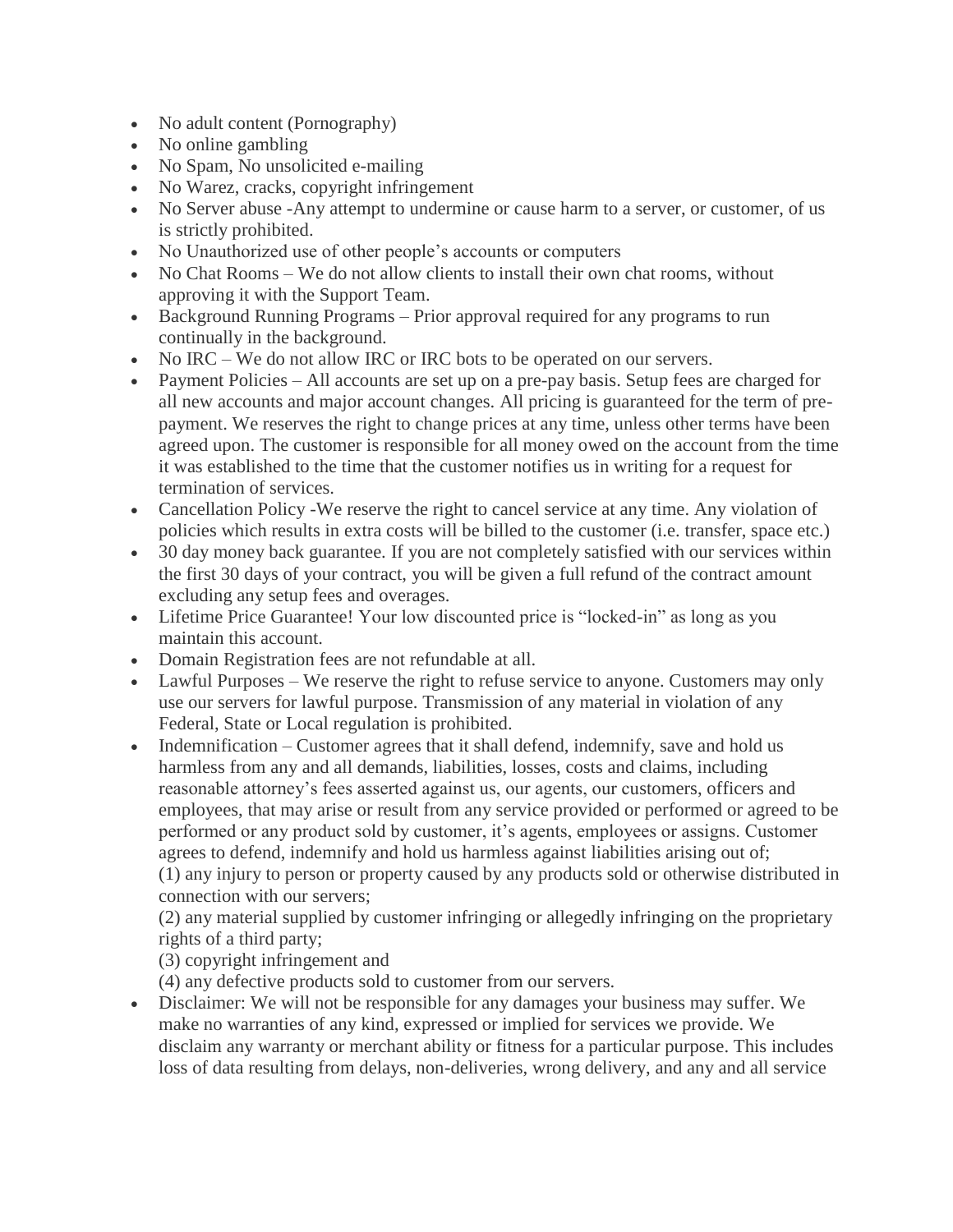interruptions caused by our Web hosting service and our employees. We reserves the right to revise the policies at any time.

- All end-users, re-sellers and dedicated servers of us must adhere to the above policies.
- Failure to follow any term or condition will be grounds for immediate account deactivation.

# III. BILLING POLICIES AND CYCLES

- All services [except for setup] will be prorated from the date of signup to the date of service activation.
- We offer billing via invoice or direct credit card charge.
- All initial fees must be paid prior to server setup. These fees include:
	- Server setup fees
	- Current month pro-rated amount
	- 2nd month of service [invoice billing customers only]
- Our billing cycle is from the 1st of the month to the end of the month. You will receive an invoice [or notification of future cc charge] for service 1 month in advance [June 1 you receive a bill for the July service].
- Invoices are due before the 1st of the month.
- Accounts paying by automatic credit card deduction are charged before the 5th of the month [for the month of service in question] "No exceptions".
- All accounts not paid by the 15th of the month will be suspended. Suspended accounts will not be allowed any access to their servers.
- Accounts suspended and reactivated must pay all past due and current amounts and are subject to the following reactivation fees:
	- Shared Servers: \$39 reactivation fee
	- Dedicated Servers: \$100 reactivation fee
- Accounts past due over 30 days cannot be reactivated. You must sign up for new service and pay the full setup fees associated with the server option you choose
- To cancel your account, you must use the [cancellation form in the client area.](https://glwh.net/) To ensure that you are not billed for another month of service, you must cancel your account before the 30th of the month. All accounts requesting cancellation are terminated on the last day of the month.

Note: All billing correspondence [invoices, notifications, etc] is done via email. It is crucial that you maintain a current email address with us.

Our online billing system enables every customer to:

- Pay your bill(s) Online
- View your past and current billing history
- Make changes to your billing records [contact names, cc numbers, etc]
- Print out your invoices
- Select plain text / html email invoicing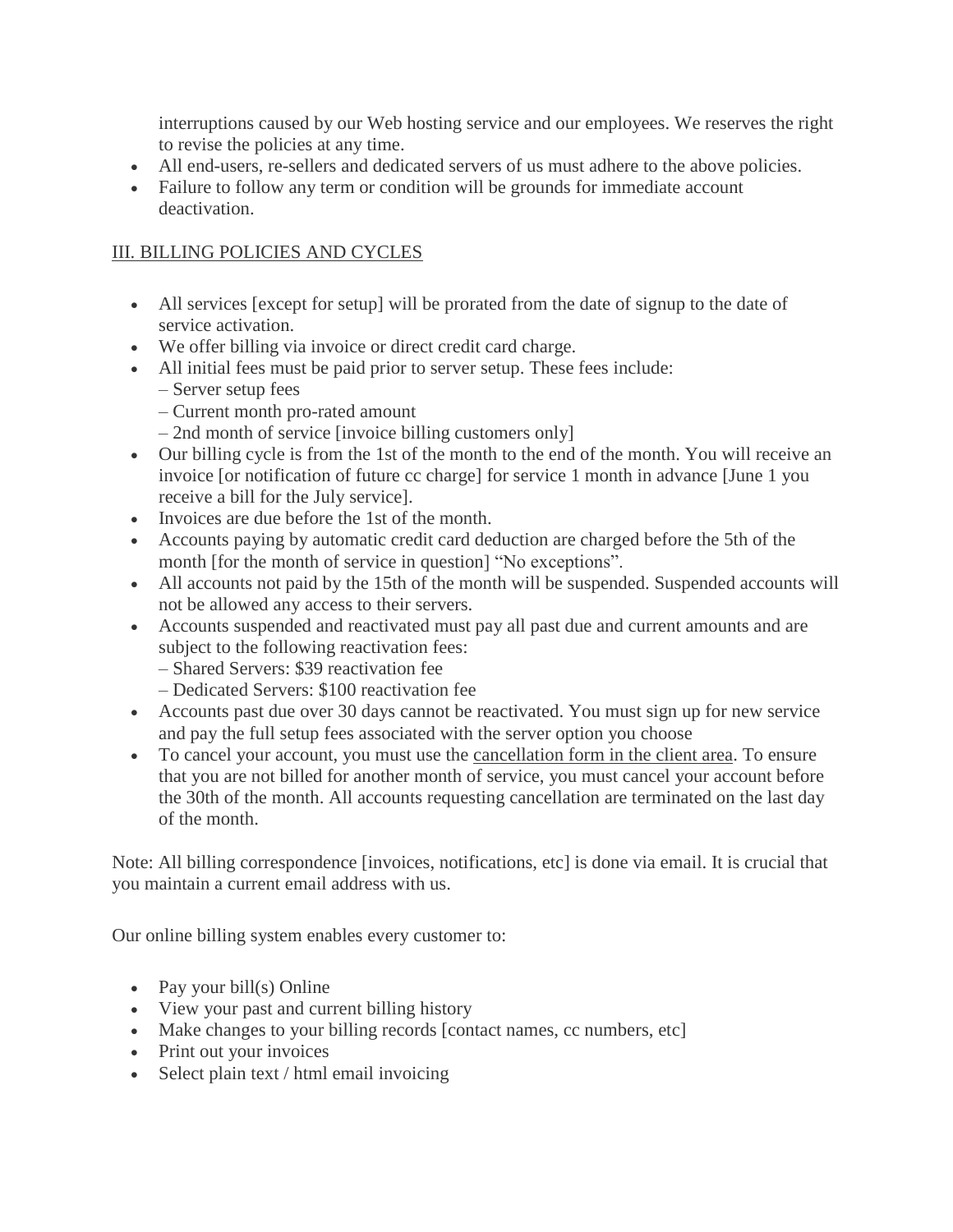We currently accept payment, in US Dollars only, through the following sources:

PayPal

You can contact our billing department via our [contact form.](https://sportfishingnetwork.com/contact-us) Please be sure to include your username on all billing correspondence.

## Disk Usage

- It is the policy of Hosting Great Lakes to contact customers by e-mail about two weeks before the billing cycle if they are over on disk space. Customers have the two weeks to reduce their space used. On the last day of the month, if the account is still over, it will be automatically upgraded to the appropriate hosting package and/or an extra fee will be added for disk space being used.
- Additional Disk Space is Available (if needed) in 100MB block at \$9.95 per month.

## IV. ADULT MATERIAL POLICY

Due to different cultures, material that is appropriate in some countries may not be appropriate in others. For this reason and many others, we maintain a strict *"No Adult Material Policy"*.

SportFishingNetwork.com, saginawbay.com; saginawbayfishing.com defines "Adult Material" as any of the following:

- 1. Any photos or videos showing frontal nudity on either men or women.
- 2. Any photos or videos showing women's bare chests and nipples.
- 3. Any audio clips or text containing sexually explicit material.

We also prohibit the following:

- 1. Any sites with direct links to other sites containing such material.
- 2. Any site engaged in the sale of sexually explicit items.

In addition we reserve the right to determine what might be considered "sexually explicit" or "sexually related". If your site contains material that you are unsure about, please let us know before placing the order.

*Why does SportFishingNetwork.com, saginawbay.com; saginawbayfishing.com not allow adult material on their servers?*

SportFishingNetwork.com, saginawbay.com; saginawbayfishing.com has the privilege of hosting many family sites including self-help, rehabilitation support groups, churches, and many others.